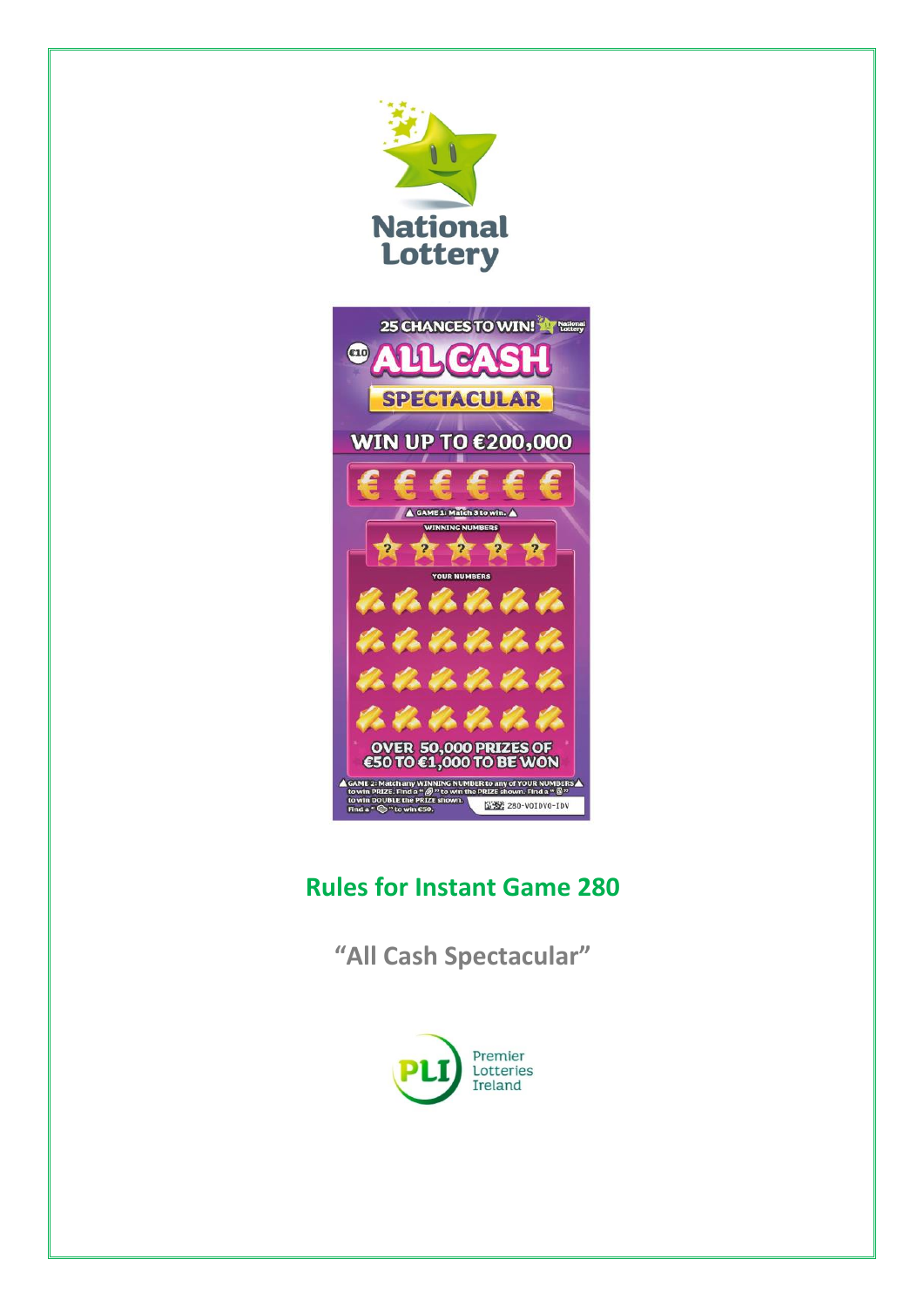**This page is deliberately blank.**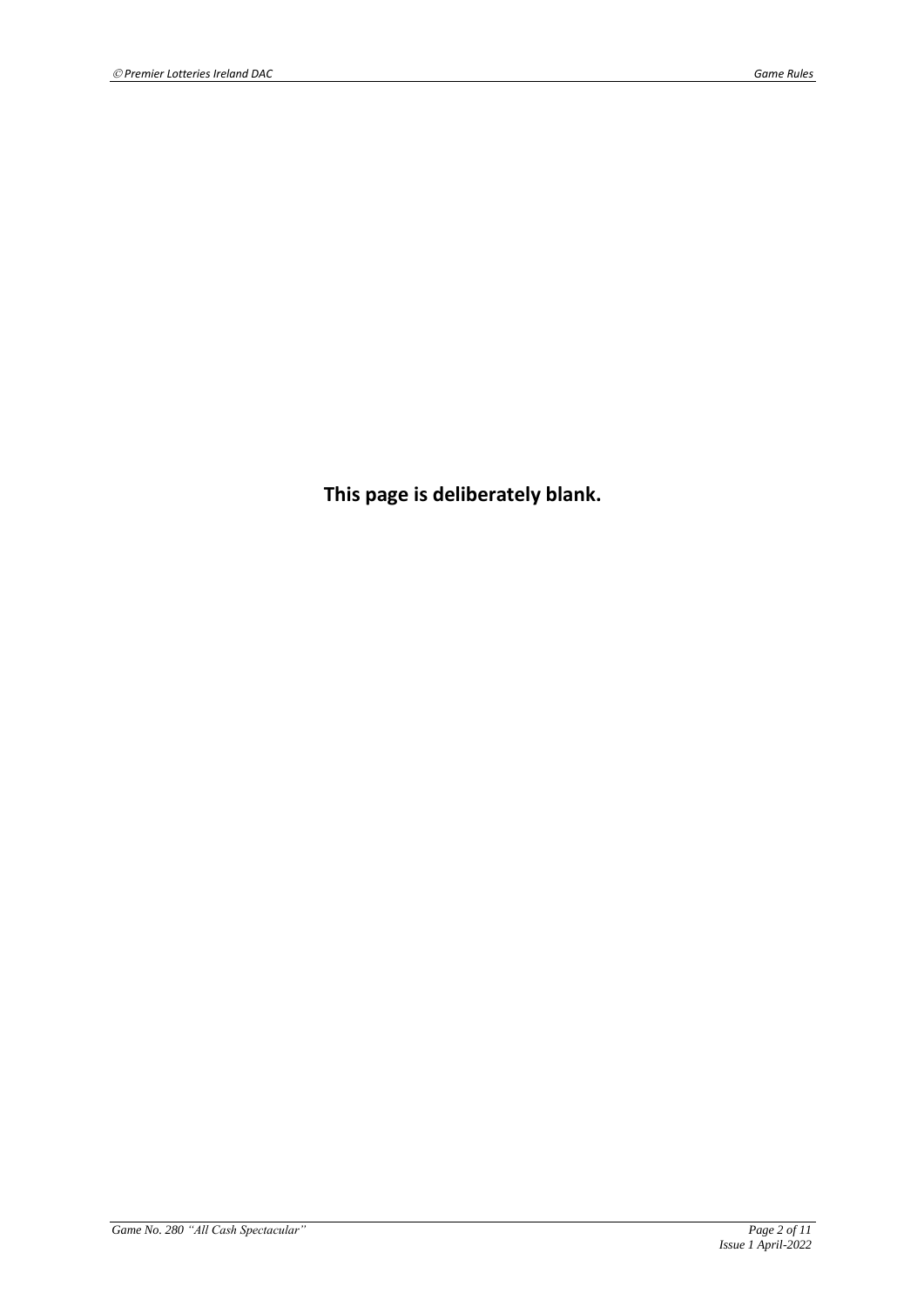# **The National Lottery**

# **Scheme No. 280**

# **Rules for Instant Game No. 280 "All Cash Spectacular"**

The following sets forth the game rules for an instant lottery game (hereinafter known as "**All Cash Spectacular**") which is to be operated by Premier Lotteries Ireland Designated Activity Company (PLI DAC) (hereinafter known as 'the Company') as part of The National Lottery.

The game will commence on a date to be announced, and will continue until the official game off-sale date on 30<sup>th</sup> September, 2023.

The last date for the claiming of any Instant Prize in Game 280 All Cash Spectacular is 29<sup>th</sup> December, 2023.

These game rules have been approved by the Regulator in accordance with Section 45 of The National Lottery Act 2013.

# **General**

- 1. These game rules are governed by The National Lottery Act 2013 and the General Rules for National Lottery Games.
- 2. The Company reserves the right to vary these game rules subject to the consent of the Regulator.
- 3. The official address to which correspondence must be sent is:

#### **Premier Lotteries Ireland**

#### **Abbey Street Lower**

#### **Dublin 1**

4. A code of practice governing relations between participants in National Lottery games and the National Lottery is available to download from the National Lottery's website [www.lottery.ie.](http://www.lottery.ie/)

# **Definitions**

The following words and terms will have the following meanings unless the context clearly indicates otherwise:

- 1. **Act** means The National Lottery Act 2013.
- 2. **Bar-code** means the machine-readable arrangement of numbers and parallel lines of different widths printed on the back of each Ticket which can be electronically scanned.
- 3. **Book** means a batch of 20 fan-folded Tickets bearing a common Book number.
- 4. **Chief Executive** means the person appointed by the Company for the time being to be its Chief Executive or any other person to whom the Chief Executive's authority is lawfully delegated.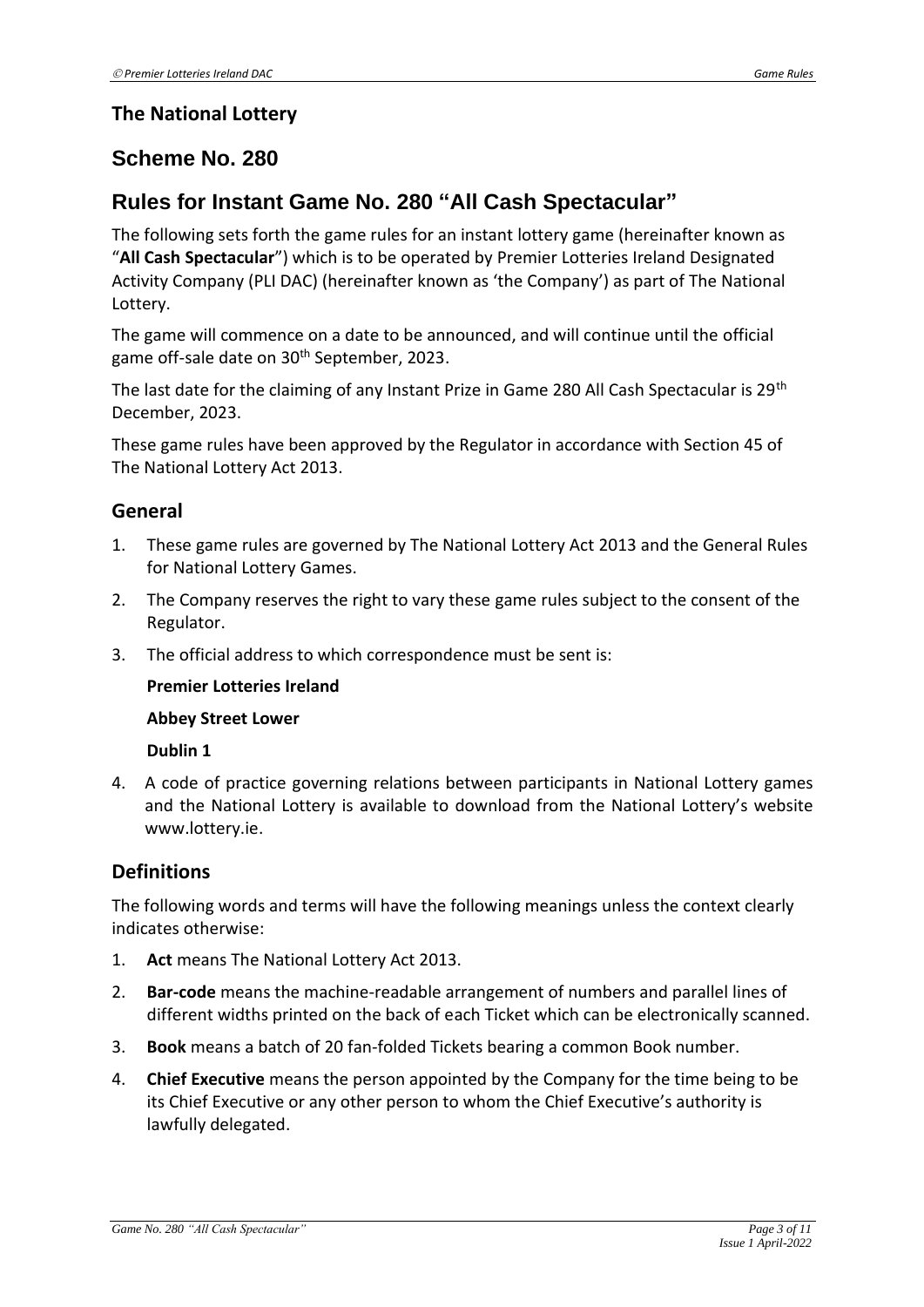- 5. **Data Matrix Bar-code** means the machine-readable arrangement of numbers and black and white cells printed on the front of the Ticket under the scratch-off covering which can be electronically scanned for the purpose of validation.
- 6. **Game/Book/Ticket Number** means the 12-character numeric code printed to show on the bottom of each Ticket below the scratch-off areas and on the back of each Ticket.
- 7. **Instant Prize** means:

#### **Game 1:**

The Instant Prize that is won when 3 identical cash amounts are revealed in the Game 1 Play Area on a single Ticket.

#### **Game 2**:

The Instant Prize that is won when you match:

- (i) one or more of the five "WINNING NUMBERS" in the Game 2 Play Area on a single Ticket to any of "YOUR NUMBERS" in the Game 2 Play Area on a single Ticket,
- (ii) and/or the Instant Prize shown when a  $\mathbb{R}$  is revealed under "YOUR NUMBERS" in the Game 2 Play Area on a single Ticket,
- (iii) and/or double the prize shown when a  $\bigoplus_{u \mid w \mid 2x}$  is revealed under "YOUR NUMBERS" in the Game 2 Play Area on a single Ticket,
- (iv) and/or an Instant Prize of  $\epsilon$ 50 which is won when a  $\frac{u}{v}$  is revealed under "YOUR NUMBERS" in the Game 2 Play Area on a single Ticket.
- 8. **Play Areas** mean the latex-covered panels on the front of the Ticket.
- 9. **Play Symbols** mean the cash amounts, symbols or numbers and their matching captions which appear in the Game 1 and the Game 2 Play Areas of the Ticket. These Play Symbols are derived from the following sets:

#### **WINNING NUMBERS**

|  |  |  |                               |  |  |  |  | 01 02 03 04 05 06 07 08 09 11 12 13 14 15 16 17 18              |  |
|--|--|--|-------------------------------|--|--|--|--|-----------------------------------------------------------------|--|
|  |  |  |                               |  |  |  |  | 19 21 22 23 24 26 27 28 29 30 31 32 33 34 35 36 37              |  |
|  |  |  |                               |  |  |  |  | <u> 결망 결정 밖에 뛰어 버려 밖을 밖을 밝은 밖의 밖의 밝은 밖에 벌어 있을 같은 같은 같은 같은 것</u> |  |
|  |  |  | 56 57 58 59 69 51 62 63 63 64 |  |  |  |  |                                                                 |  |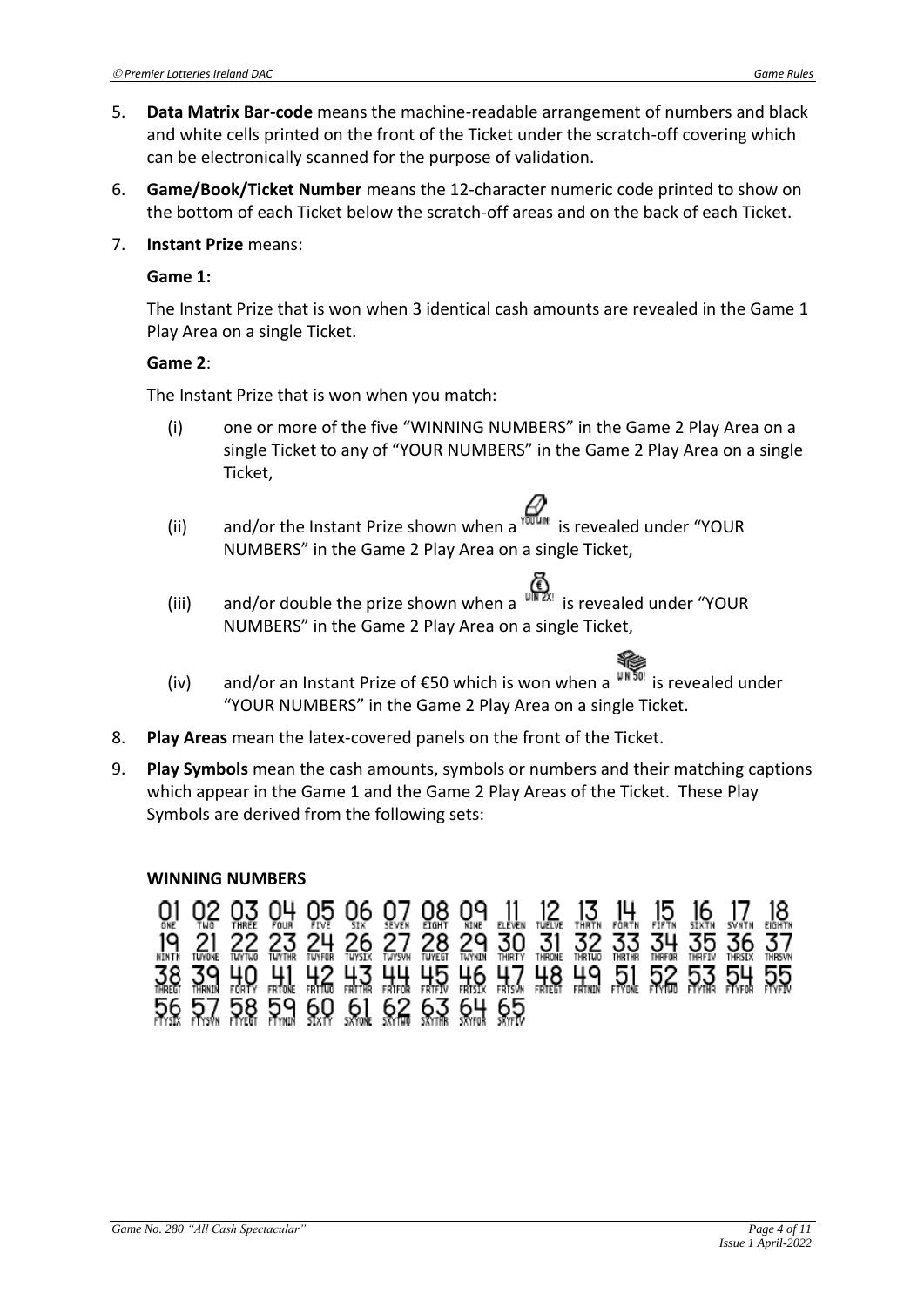#### **YOUR NUMBERS**

|  |  |  |                                              |  |  |  | 19 .21 .22 .23 .24 .26 23 28 29 30 .31 .32 .33 .34 .35 .36 .37 |  |  |
|--|--|--|----------------------------------------------|--|--|--|----------------------------------------------------------------|--|--|
|  |  |  |                                              |  |  |  | 38 39 40 41 42 #3 44 #5 #6 #5 #7 #8 #9 51 52 53 54 55          |  |  |
|  |  |  | 56 57 58 59 60 61 62 63 64 65 @ ® ® <i>@</i> |  |  |  |                                                                |  |  |
|  |  |  |                                              |  |  |  |                                                                |  |  |

 $£20$   $£25$   $£50$   $£100$   $£200$   $£500$   $£1000$   $£5000$  €10000 €200000 €10

- 10. **Regulator** means the person appointed as Regulator of the National Lottery under Section 7 of the Act or the Minister acting under Section 8 of the Act.
- 11. **Retail Sales Agent** means a person(s), corporate body or partnership appointed by the Company to be a National Lottery sales agent at specified location(s) under Section 42 of the Act.
- 12. **The Company** means Premier Lotteries Ireland Designated Activity Company.
- 13. **The Minister** means the minister for Public Expenditure and Reform or his successor in title.
- 14. **Ticket** means a National Lottery All Cash Spectacular Ticket.
- 15. **Validation/Security Number** means the multi-digit numeric code which appears underneath the removable covering on the front of the Ticket and which enables validation.
- 16. **Weighted Average Prize Percentage** means 69.00% of the value of all Tickets in the game.

#### **Governing Law and Rules**

In purchasing a Ticket, the purchaser agrees to abide by the Law of Ireland, the Act, The General Rules for National Lottery Games and these Game Rules.

### **Ticket Price**

The price of an **All Cash Spectacular** Ticket will be €10.

### **Purchase and Prize Restrictions**

No Ticket shall be purchased by, and no Instant Prize shall be paid to, any officer or employee of the Company or any contractor or sub-contractor involved in the production of **All Cash Spectacular** Tickets or any other person prohibited by the Act from purchasing, owning, or claiming on a Ticket.

### **Prosecution**

Any person who alters or attempts to alter a Ticket with a view to obtaining an Instant Prize, or any person who purchases, owns, or claims on a Ticket and is not entitled to do so, is liable to criminal prosecution.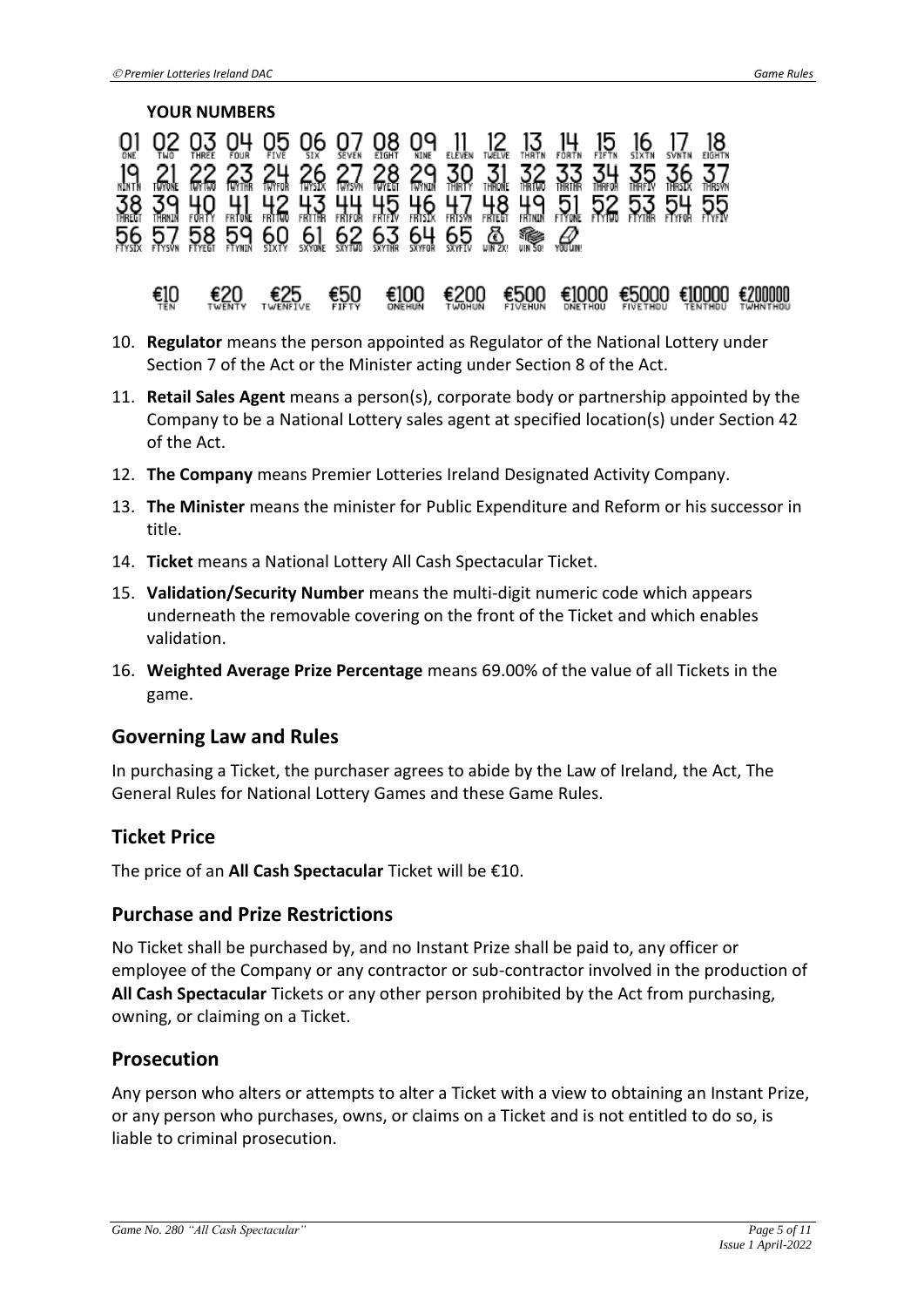# **Retail Sales Agent Conduct**

- 1. Retail Sales Agents are prohibited from exchanging books with other Retail Sales Agents.
- 2. Prior to payment of any Instant Prize, Retail Sales Agents must verify the win through the central validation system.
- 3. Retail Sales Agents must denote completed payment of a winning Ticket by punching a hole through the Bar-Code on the Ticket and retaining the Ticket until the book has been sold.
- 4. Retail Sales Agents are prohibited by law from selling National Lottery Tickets to persons under 18 years of age.

# **Determination of Prize Winners**

- 1. Players can win up to twenty five Instant Prizes on a single All Cash Spectacular Ticket.
- 2. The owner of a Ticket who reveals three identical cash amounts in the Game 1 Play Area on a single Ticket shall be entitled to the Instant Prize of the cash amount revealed. The owner of a Ticket can win once in the Game 1 Play Area.
- 3. If one or more Play Symbols revealed under the "WINNING NUMBERS" panel in the Game 2 Play Area on a single Ticket match one or more of the Play Symbols revealed under the "YOUR NUMBERS" panel in the Game 2 Play Area on a single Ticket, the owner of the Ticket is entitled to the value shown in the Instant Prize under the matching Play Symbol(s). A Play Symbol revealed under the "WINNING NUMBERS" panel can match more than one Play Symbol revealed under "YOUR NUMBERS" in the Game 2 Play Area.
- 4. If a YOUMINE symbol is revealed under "YOUR NUMBERS" in the Game 2 Play Area on a single Ticket, the owner of the Ticket is entitled to an Instant Prize to the value shown

under the  $\mathcal{Q}$  symbol.

5. If a will 20 symbol is revealed under "YOUR NUMBERS" in the Game 2 Play Area on a single Ticket, the owner of the Ticket is entitled to double the Instant Prize shown under

the WINZXI symbol.

- 6. If a unisor symbol is revealed under "YOUR NUMBERS" in the Game 2 Play Area on a single Ticket, the owner of the Ticket is entitled to an Instant Prize of €50.
- 7. The owner of a Ticket can win up to 24 times in the Game 2 Play Area.

# **Ticket Validation**

To be a valid **All Cash Spectacular** National Lottery Ticket the following conditions must be met: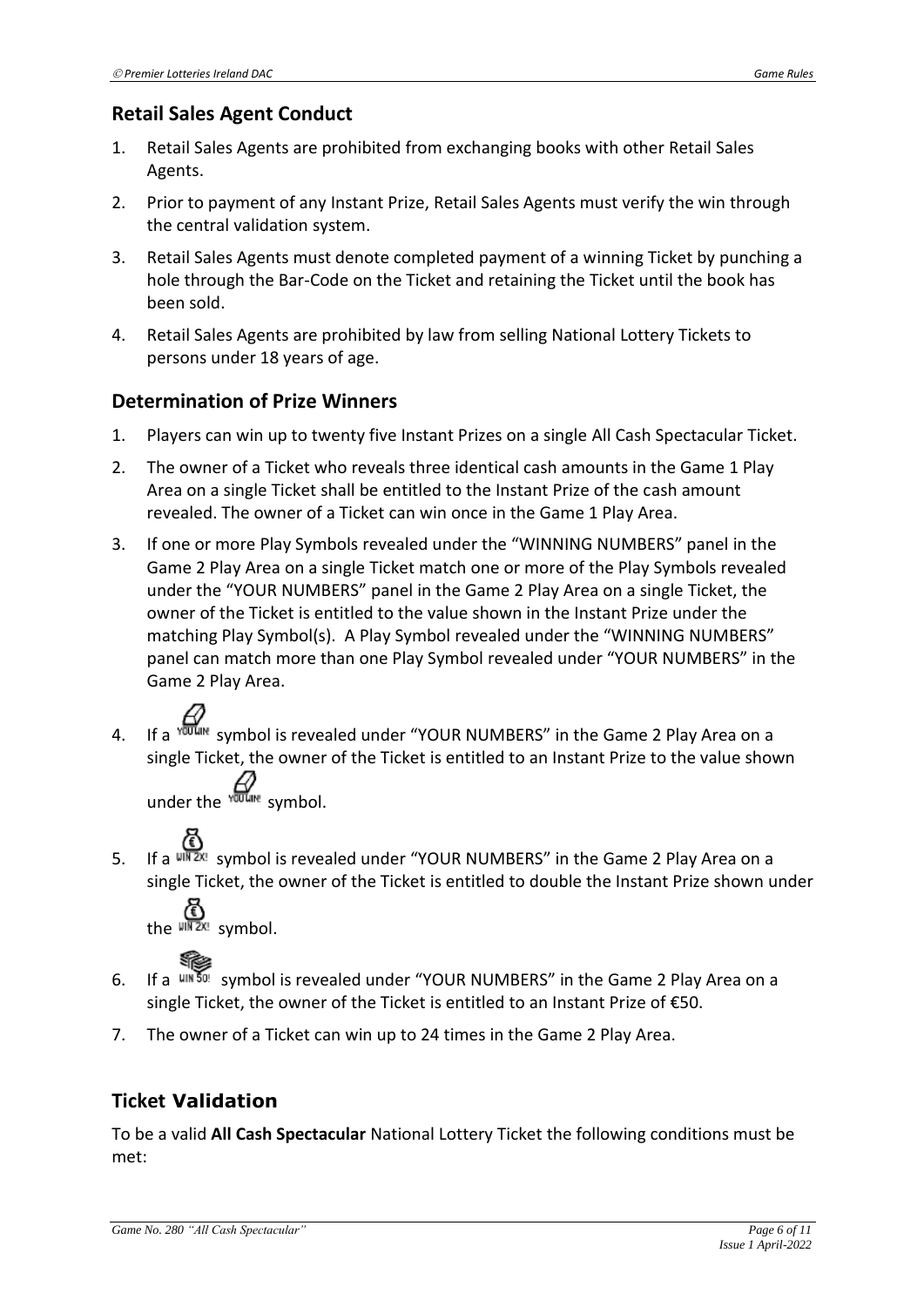- 1. Exactly fifty nine Play Symbols and their correct captions must appear in the Play Areas.
- 2. Each of the Play Symbols and their correct captions must be present in their entirety, must be fully legible and must be printed in grey/black ink.
- 3. The Validation/Security Number must be present in its entirety, must be fully legible, must be printed in grey/black ink and must correspond, using the Company's codes, to the apparent Play Symbols on the Ticket.
- 4. The Ticket must be fully intact.
- 5. The Game/Book/Ticket Number must be present in its entirety, must be fully legible, and must be printed in grey/black ink.
- 6. The Bar-code must be present in it's entirety, must be readable, and must be printed in grey/black ink.
- 7. The Data Matrix Bar-code must be present in its entirety, must be readable and must be printed in grey/black ink.
- 8. The Ticket must not be mutilated, altered, unreadable, or tampered with in any manner.
- 9. The Ticket must not be counterfeit in whole or in part.
- 10. The Ticket must have been issued by the Company in an authorised manner.
- 11. The Ticket must have been purchased through an authorised Retail Sales Agent before the official close of Game.
- 12. The Ticket must not be stolen.
- 13. The Play Symbols, Game/Book/Ticket Number and Validation/Security Number must be right-side-up and not reversed in any manner.
- 14. The Ticket must be complete, not blank, or partially blank, must not have a hole punched through it, must not be miscut, must not be marked void, and must have exactly fifty nine Play Symbols and their correct captions, exactly one Validation/Security Number, and exactly one Game/Book/Ticket Number on both the front and the back.
- 15. The Validation/Security Number of all winning Tickets must appear on the Company's official file, and only one Instant Prize payment will be made on any individual winning Ticket.
- 16. The Ticket must not be misregistered, defective, or produced in error.
- 17. Each of the Play Symbols and its caption appearing on the Ticket must be printed in accordance with the official font schedule for Game 280 All Cash Spectacular as agreed between the Company and the Ticket manufacturer.
- 18. The Validation/Security Number must be printed in accordance with the official font schedule for Game 280 All Cash Spectacular as agreed between the Company and the Ticket manufacturer.
- 19. The Game/Book/Ticket Number must be printed in accordance with the official font schedule for Game 280 All Cash Spectacular as agreed between the Company and the Ticket manufacturer.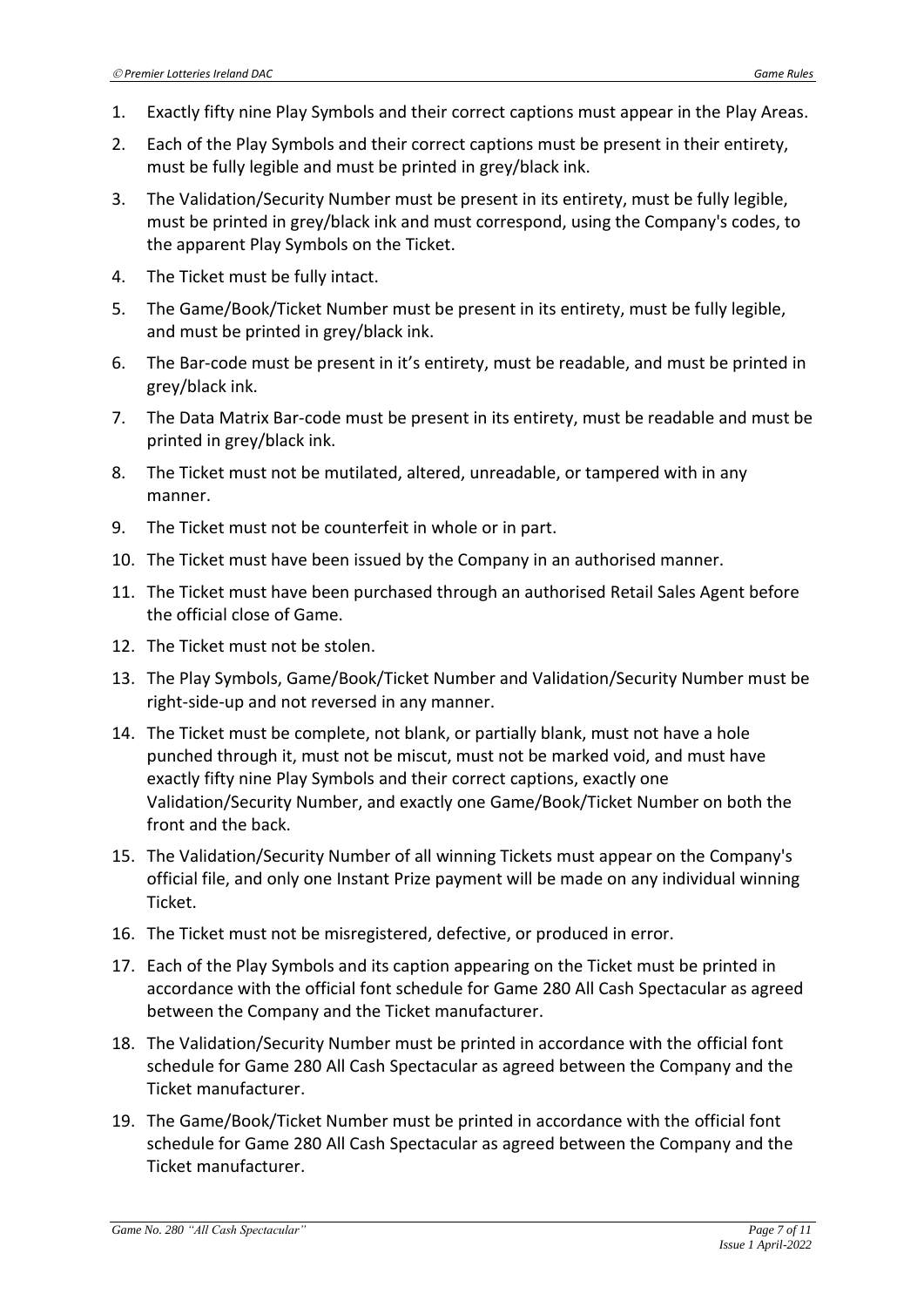- 20. The display printing must not be irregular in any respect.
- 21. The Ticket must pass all additional confidential validation tests of the Company. Any Ticket not passing all the validation tests mentioned is void and is ineligible for any Instant Prize. In all cases of doubt the decision of the Company will be final and binding. However, the Company may, at its discretion, replace an invalid Ticket with an unplayed Ticket or Tickets. Should a defective Ticket be purchased the only responsibility of the Company shall be the replacement of the defective Ticket with an unplayed Ticket of equivalent sales price.

### **Ticket Responsibility**

- 1. The Company will not be responsible for lost or stolen Tickets.
- 2. The Company will not be responsible for Tickets redeemed in error for a lower Instant Prize at a Retail Sales Agent location. In the event that the matter cannot be resolved directly with the relevant Retail Sales Agent, then the winner can contact the Company requesting that the Company follow up with the Retail Sales Agent, as appropriate.
- 3. The Company shall not be obliged to pay any Instant Prizes which are not claimed on or before 29th December, 2023.
- 4. Where a winning Ticket is presented either to the Company or its authorised Retail Sales Agent by a person other than the purchaser and the Ticket passes all the Company's validation tests, the payment of the Instant Prize shall discharge the Company from any liability to the purchaser. In all other cases, the Company will be discharged from any liability after payment of Instant Prizes.

# **Payment of Prizes**

- 1. Instant Prizes of €10, €20, €25, €50 and €100 may be redeemed:
	- a) in exchange for a completed winning Ticket and following Ticket validation procedure at:
		- any Retail Sales Agent; and
		- all Prize Claim Centre Agents; and
		- National Lottery Headquarters; or
	- b) by posting the signed Ticket complete with name and address, to the Company's headquarters at the claimant's sole risk.
- 2. Instant Prizes of €200, €500 and €1,000 may be redeemed:
	- a) in exchange for a completed winning Ticket and following Ticket validation procedure at:
		- a Retail Sales Agent, with the Retail Sales Agent's consent; and
		- all Prize Claim Centre Agents; and
		- National Lottery Headquarters; or
	- b) by posting the signed Ticket complete with name and address, to the Company's headquarters at the claimant's sole risk along with (for Instant Prizes of €500 and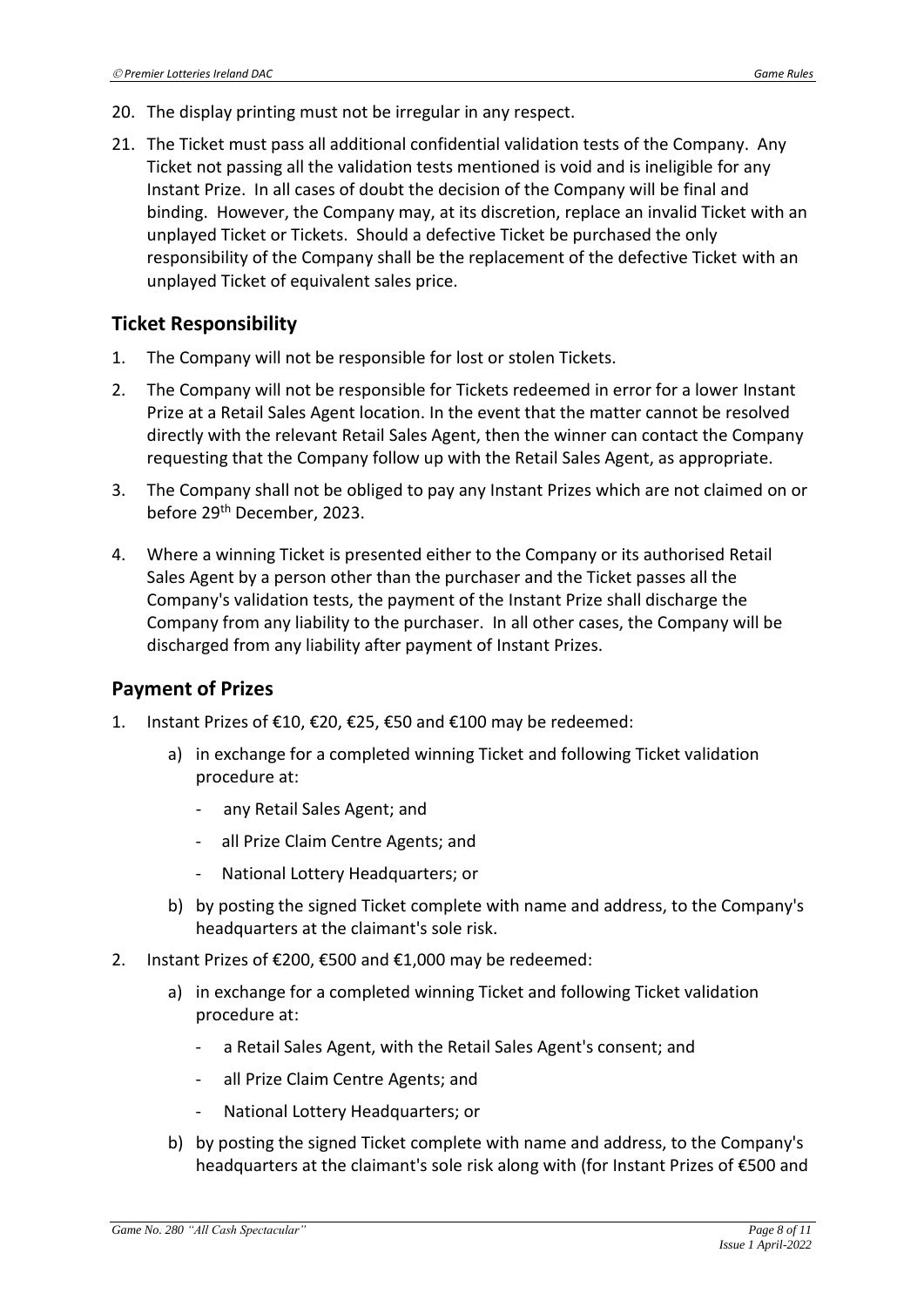€1,000 a copy of suitable Photo ID (e.g. current passport, current driving licence etc.) must be included).

- 3. Instant Prizes of €5,000 and €10,000 may be redeemed:
	- a) in exchange for a completed winning Ticket and following Ticket validation procedure at all Prize Claim Centre Agents; or
	- b) in exchange for a completed winning Ticket and following Ticket validation procedure in person at the Company's headquarters; or
	- c) by posting the Ticket, together with a completed claim form and a copy of suitable Photo ID (e.g. current passport, current driving licence etc.), to the Company's headquarters at the claimant's sole risk.
- 4. Instant Prizes of €200,000 must be claimed in person at the Company's headquarters, in exchange for a completed winning Ticket and following Ticket validation procedure.
- 5. A list of the Prize Claim Centre Agents is available at [www.lottery.ie](http://www.lottery.ie/)
- 6. Instant Prizes must be claimed within 90 days of the announced end of the game.
- 7. The Company will be discharged from any liability after payment or posting of Instant Prizes.
- 8. The official game off-sale date for Game 280 All Cash Spectacular is  $30<sup>th</sup>$  September, 2023.
- 9. The last date for the claiming of any Instant Prize in Game 280 All Cash Spectacular is 29<sup>th</sup> December, 2023 (90 days after the official game end date) and any unclaimed Instant Prizes will be forfeited after this date. The unclaimed prize money shall be allocated to a special reserve fund to be utilised by the Company in accordance with the National Lottery Licence.

### **Instant Prizes**

- 1. The total number of Instant Prize winning Tickets in the game as designed shall be no less than 1,477,125.
- 2. The total value of all Instant Prizes that are available to win in the game represents 69.00% of the value of all Tickets in the game, being the Weighted Average Prize Percentage.
- 3. The odds of winning an Instant Prize are 1 in 3.55 on average.
- 4. At time of purchase some Instant Prizes may have already been won.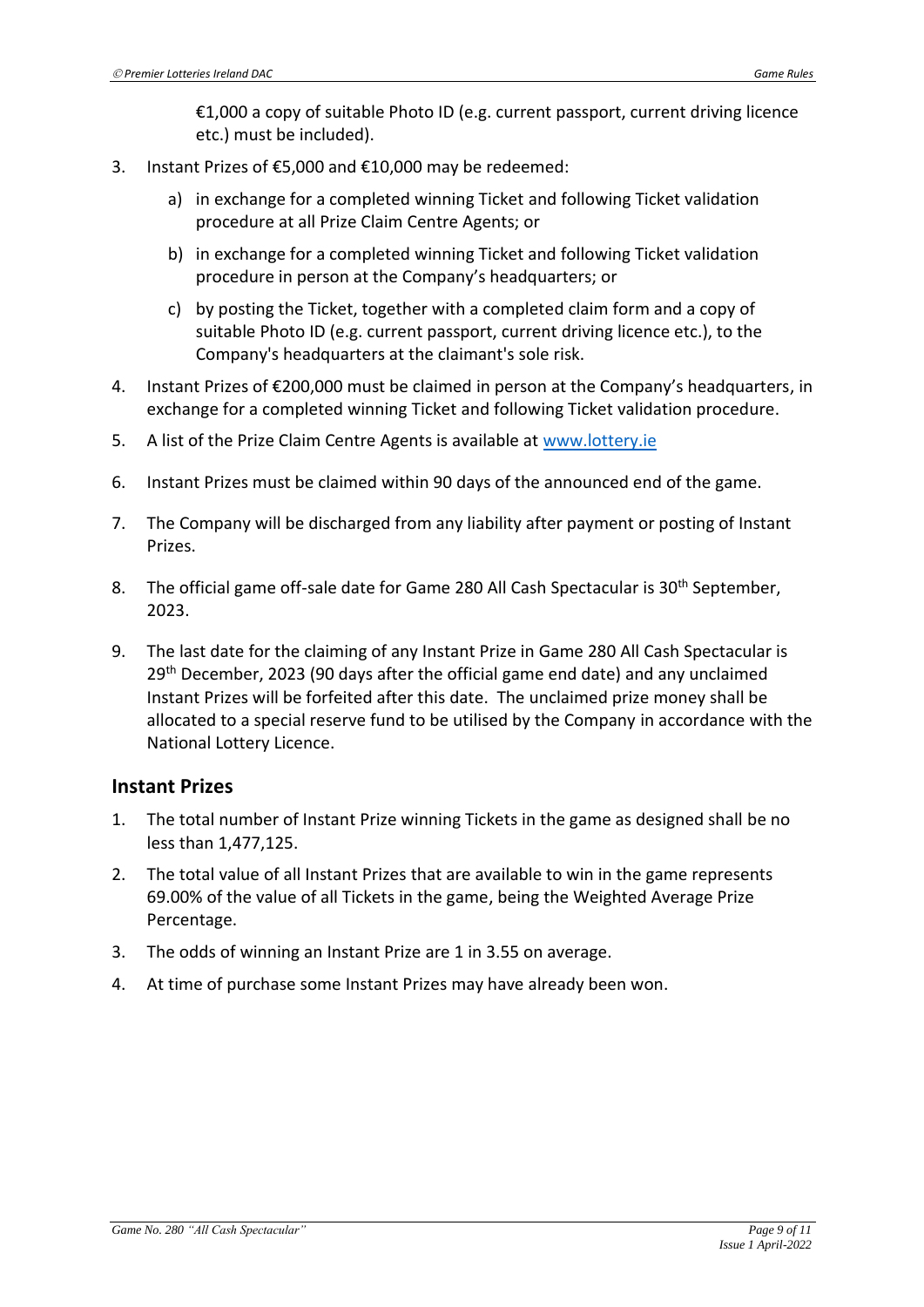# **Prize Amounts, Number of Prizes and Odds**

| <b>Prize</b>             |                                                                          | Approximate | <b>No. of Winners</b> |                                     |  |  |
|--------------------------|--------------------------------------------------------------------------|-------------|-----------------------|-------------------------------------|--|--|
| Amount                   | <b>Description</b>                                                       | Odds 1 in   | in Game               | No. of Tickets in Game<br>5,250,000 |  |  |
| €10                      | €10                                                                      | 9.09        | 577,500               |                                     |  |  |
| €20                      | €20                                                                      | 31.25       | 168,000               |                                     |  |  |
| €20                      | $E10 \times 2$                                                           | 17.86       | 294,000               |                                     |  |  |
| €20                      | €10 DOUBLER                                                              | 45.45       | 115,500               |                                     |  |  |
| E25                      | €25                                                                      | 33.33       | 157,500               |                                     |  |  |
| $\overline{\epsilon}$ 50 | $\overline{\epsilon}$ 50                                                 | 357.14      | 14,700                |                                     |  |  |
| €50                      | $E10 \times 5$                                                           | 342.47      | 15,330                |                                     |  |  |
| €50                      | $(€10 \times 3) + €20$                                                   | 342.47      | 15,330                |                                     |  |  |
| €50                      | €10 + (€20 x 2)                                                          | 333.33      | 15,750                |                                     |  |  |
| €50                      | €25 x 2                                                                  | 324.68      | 16,170                |                                     |  |  |
| €50                      | €25 DOUBLER                                                              | 271.74      | 19,320                |                                     |  |  |
| €100                     | $\overline{\epsilon}$ 100                                                | 582.75      | 9,009                 |                                     |  |  |
| €100                     | $\overline{610\times10}$                                                 | 510.20      | 10,290                |                                     |  |  |
| €100                     | $(610 \times 4) + (620 \times 3)$                                        | 500.00      | 10,500                |                                     |  |  |
| €100                     | $\overline{\epsilon}$ 20 x 5                                             | 500.00      | 10,500                |                                     |  |  |
| €100                     | €25 x 4                                                                  | 500.00      | 10,500                |                                     |  |  |
| €100                     | €50 x 2                                                                  | 1,000.00    | 5,250                 |                                     |  |  |
| €100                     | €50 DOUBLER                                                              | 909.09      | 5,775                 |                                     |  |  |
| €200                     | E200                                                                     | 3,571.43    | 1,470                 |                                     |  |  |
| €200                     | €10 x 20                                                                 | 3,571.43    | 1,470                 |                                     |  |  |
| €200                     | $(610 \times 2) + (620 \times 4) + (625 \times$<br>$2) + €50$            | 5,555.56    | 945                   |                                     |  |  |
| €200                     | $(€10 DOUBLER) + (€20 x 4) +$<br>$(€25 \times 2) + €50$                  | 5,555.56    | 945                   |                                     |  |  |
| €500                     | €500                                                                     | 16,666.67   | 315                   |                                     |  |  |
| €500                     | €20 x 25                                                                 | 16,666.67   | 315                   |                                     |  |  |
| €500                     | $(610 \times 2) + (620 \times 4) + (625 \times$<br>4) + (€50 x 4) + €100 | 31,250.00   | 168                   |                                     |  |  |
| €500                     | $(€10 DOUBLER) + (€20 x 4) +$<br>$(€25 x 4) + (€50 x 4) + €100$          | 31,250.00   | 168                   |                                     |  |  |
| €1,000                   | €1,000                                                                   | 50,000.00   | 105                   |                                     |  |  |
| €1,000                   | $(625 \times 20) + (6100 \times 5)$                                      | 35,714.29   | 147                   |                                     |  |  |
| €5,000                   | €5,000                                                                   | 125,000.00  | 42                    |                                     |  |  |
| €5,000                   | €200 X 25                                                                | 125,000.00  | 42                    |                                     |  |  |
| €10,000                  | €10,000                                                                  | 250,000.00  | 21                    |                                     |  |  |
| €10,000                  | €1,000 X 10                                                              | 125,000.00  | 42                    |                                     |  |  |
| €200,000                 | €200,000                                                                 | 875,000.00  | $6\overline{}$        |                                     |  |  |